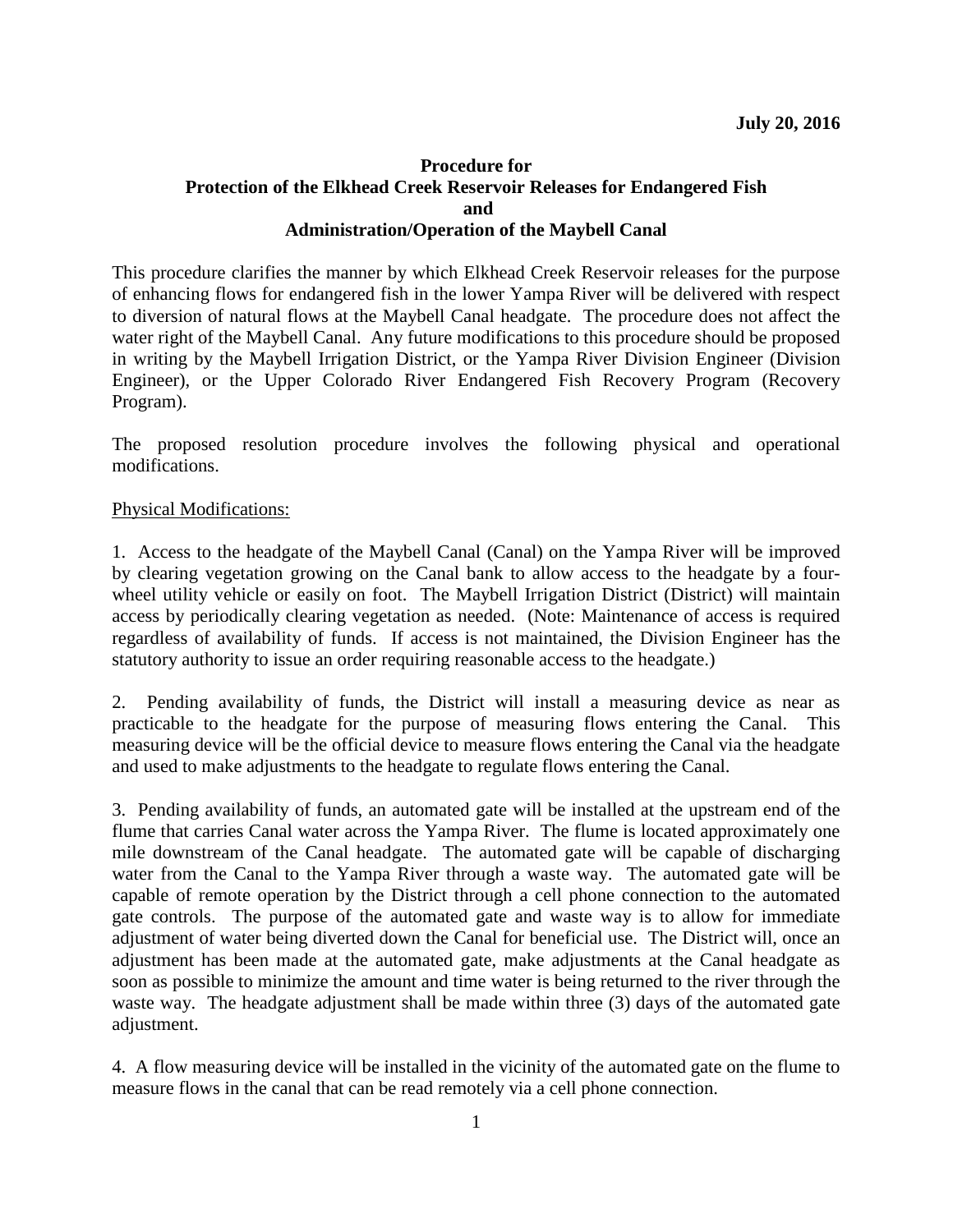5. The automated gate and measuring device in the Canal near the flume are not a requirement of the Division Engineer, but are a means for the District to monitor Canal flows remotely, make timely adjustments, and ensure that any releases from Elkhead Creek Reservoir that might enter the canal are quickly returned to the Yampa River until such time adjustments are made to the headgate.

## Operational modifications:

1. During the irrigation season, the headgate will be adjusted as needed by the District's ditch rider to ensure that shareholders are receiving the amount of water they need, excess water is not being diverted, and as little water as practicable is being discharged as tail water. The headgate will be operated to increase or decrease diversions as demands by District shareholders change based on measured flow at the measuring device near the headgate.

2. Operation of the Canal headgate and automated gate will be the responsibility of the District's ditch rider. The Water Commissioner will have access to the Canal headgate and automated gate, and the ability to remotely access the discharge readings from the measuring device at the flume. If the Water Commissioner determines that adjustments to the headgate or automated gate are needed, the Water Commissioner will contact the ditch rider or make adjustments of the headgate himself/herself when an adjustment is necessary for any water administrative reason, including but not limited to protection of releases of water from Elkhead Creek Reservoir and curtailment of excessive diversions as observed at any waste way along the ditch or at the tail end of the ditch.

3. The Canal headgate will be set to provide the amount of water that can be applied to beneficial use without waste. Efforts will be made by the ditch rider to reasonably minimize tail water discharge at all times.

4. During normal operations, there will be no discharge of water through the waste way at the automated gate, as canal headgate operations will limit diversions of water into the Canal to that which can be used beneficially.

5. During periods in which Elkhead Creek Reservoir releases are being made, the following procedures will be applied:

a) The Recovery Program will provide at least a 48 hour notice to the Division Engineer in advance of initiation of releases from Elkhead Creek Reservoir. The Division Engineer will promptly provide notice to the District. The notice by the Recovery Program will include the start date and time of the release, amount in cfs being released, the expected duration of the release if known, the increase in flow expected at the Canal headgate after transit losses have been assessed by the Division Engineer, and the date and time the increase is expected to reach the headgate. The Recovery Program will also notify the Division Engineer, who will in turn notify the District, of any changes in releases, including termination of releases, and the expected change in flow at the District's headgate. Such notification may occur during the conference calls referred to below.